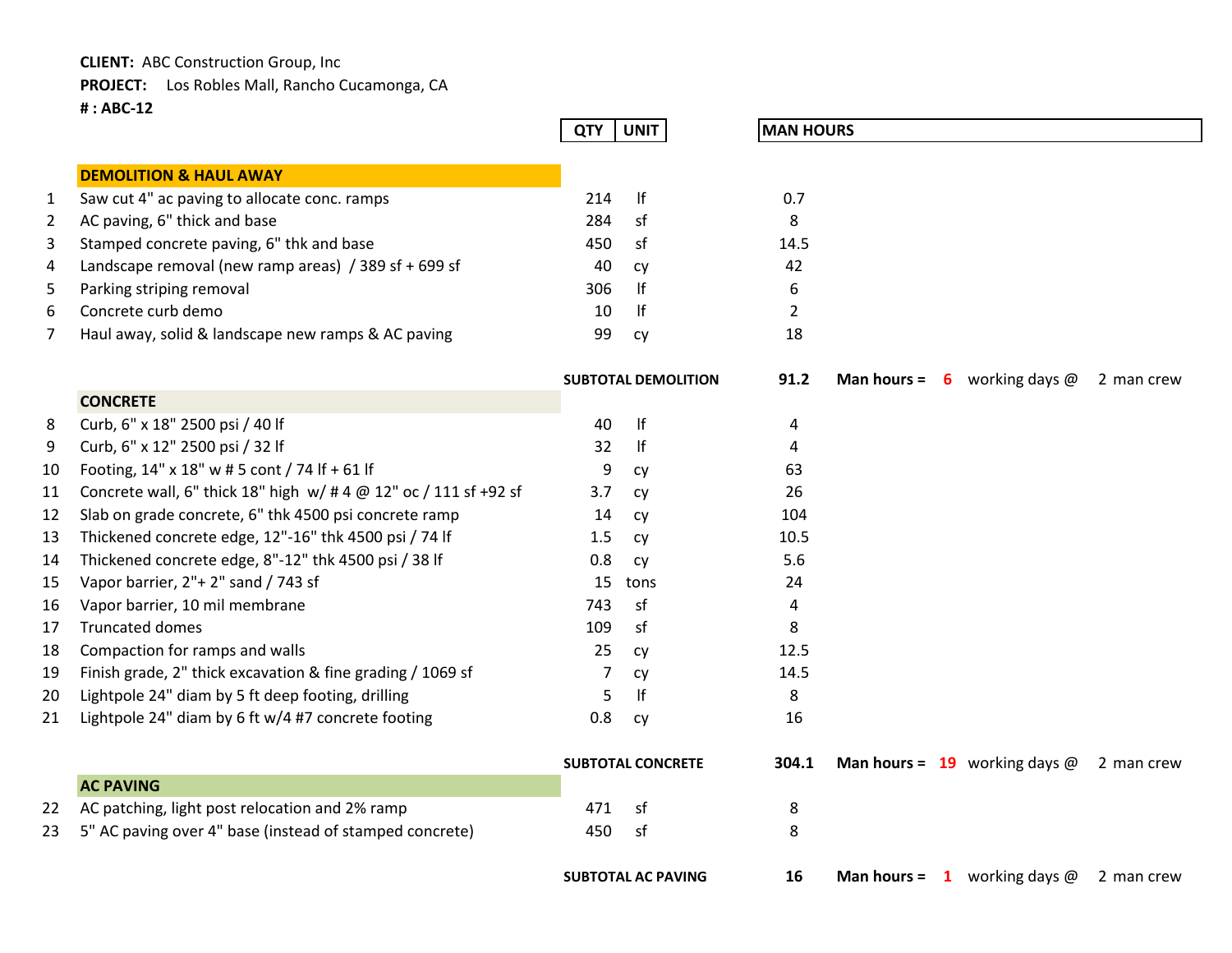|    | <b>STRIPING &amp; SIGNAGE</b>                              |                           |                            |                |  |                                       |            |
|----|------------------------------------------------------------|---------------------------|----------------------------|----------------|--|---------------------------------------|------------|
| 24 | Striping, 4" traffic blue, handycap ramp and crossing path | 897                       | sf                         | 18             |  |                                       |            |
| 25 | Striping, 4" white, parking slots                          | 288                       | lf                         | 4              |  |                                       |            |
| 26 | Painted ADA Symbol and no parking lettering                | 5                         | ea                         | 3              |  |                                       |            |
| 27 | Handy cap signs and posts                                  | 5                         | ea                         | 5              |  |                                       |            |
| 28 | Handy cap signs                                            | 1                         | ea                         | $\mathbf{1}$   |  |                                       |            |
| 29 | 48" concrete wheel stop                                    | 3                         | ea                         | 1.5            |  |                                       |            |
| 30 | 2" non-slip abrasive step nosing                           | 15                        | lf                         | $\overline{2}$ |  |                                       |            |
|    |                                                            |                           | <b>SUBTOTAL STRIPING</b>   | 34.5           |  | <b>Man hours = 2</b> working days $@$ | 2 man crew |
|    | <b>HANDRAILS</b>                                           |                           |                            |                |  |                                       |            |
| 31 | 11/2" Steel pipe handrail, 3' high, galvanized             | 86                        | f                          | 14             |  |                                       |            |
| 32 | 1" x 2" Metal tube, weld wire panel, 3' high               | 74                        | lf                         | 14             |  |                                       |            |
| 33 | 3' x 3' patio gate w/ panic hardware                       | 1                         | ea                         | 6              |  |                                       |            |
|    |                                                            | <b>SUBTOTAL HANDRAILS</b> |                            | 34             |  | <b>Man hours = 2</b> working days $@$ | 2 man crew |
|    | <b>ELECTRICAL</b>                                          |                           |                            |                |  |                                       |            |
| 34 | Verifying existing electrical distribution                 | $\mathbf{1}$              | ea                         | 4              |  |                                       |            |
| 35 | 10' light pole and fixture                                 | 1                         | ea                         | 8              |  |                                       |            |
| 36 | New 10' light pole, location to be relocated to planter    | 1                         | ea                         | 4              |  |                                       |            |
| 37 | J-box w/ traffic rated lid                                 | 1                         | ea                         | 1              |  |                                       |            |
| 38 | 3 # 12 THWN wire for lights                                | 112                       | lf                         | 4              |  |                                       |            |
| 39 | 1/2" PVC conduit                                           | 112                       | f                          | 8              |  |                                       |            |
| 40 | Wall mounted scone light fixture, install                  | 3                         | ea                         | 6              |  |                                       |            |
| 41 | Wall mounted scone light fixture                           | 3                         | ea                         | 2              |  |                                       |            |
| 42 | Timer and photocell                                        | 2                         | ea                         | 3              |  |                                       |            |
| 43 | 20 AMP one pole braker                                     | 2                         | ea                         | 2              |  |                                       |            |
| 44 | 24" Deep trenching                                         | 42                        | f                          | 4              |  |                                       |            |
|    |                                                            |                           | <b>SUBTOTAL ELECTRICAL</b> | 46             |  | <b>Man hours = 3</b> working days $@$ | 2 man crew |
|    | <b>LANDSCAPING</b>                                         |                           |                            |                |  |                                       |            |
| 45 | 12" Pop up sprinkler RainBird 1812 SAM                     | 8                         | ea                         | 4              |  |                                       |            |
| 46 | Old head pop-up sprinkler removal                          | 14                        | ea                         | 3              |  |                                       |            |
| 47 | 3/4" sch 40 PVC lateral                                    | 60                        | lf                         |                |  |                                       |            |
| 48 | POC to existing                                            | 6                         | ea                         | 3              |  |                                       |            |
| 49 | 15 gal Agave                                               | 1                         | ea                         | 1              |  |                                       |            |
| 50 | 5 gal Daylilly                                             | 95                        | ea                         | 44             |  |                                       |            |
| 51 | 5 gal Indian Hawthorne                                     | 31                        | ea                         | 24             |  |                                       |            |
| 52 | 5 gal Hope Vine (plant by owner)                           | 7                         | ea                         | 8              |  |                                       |            |